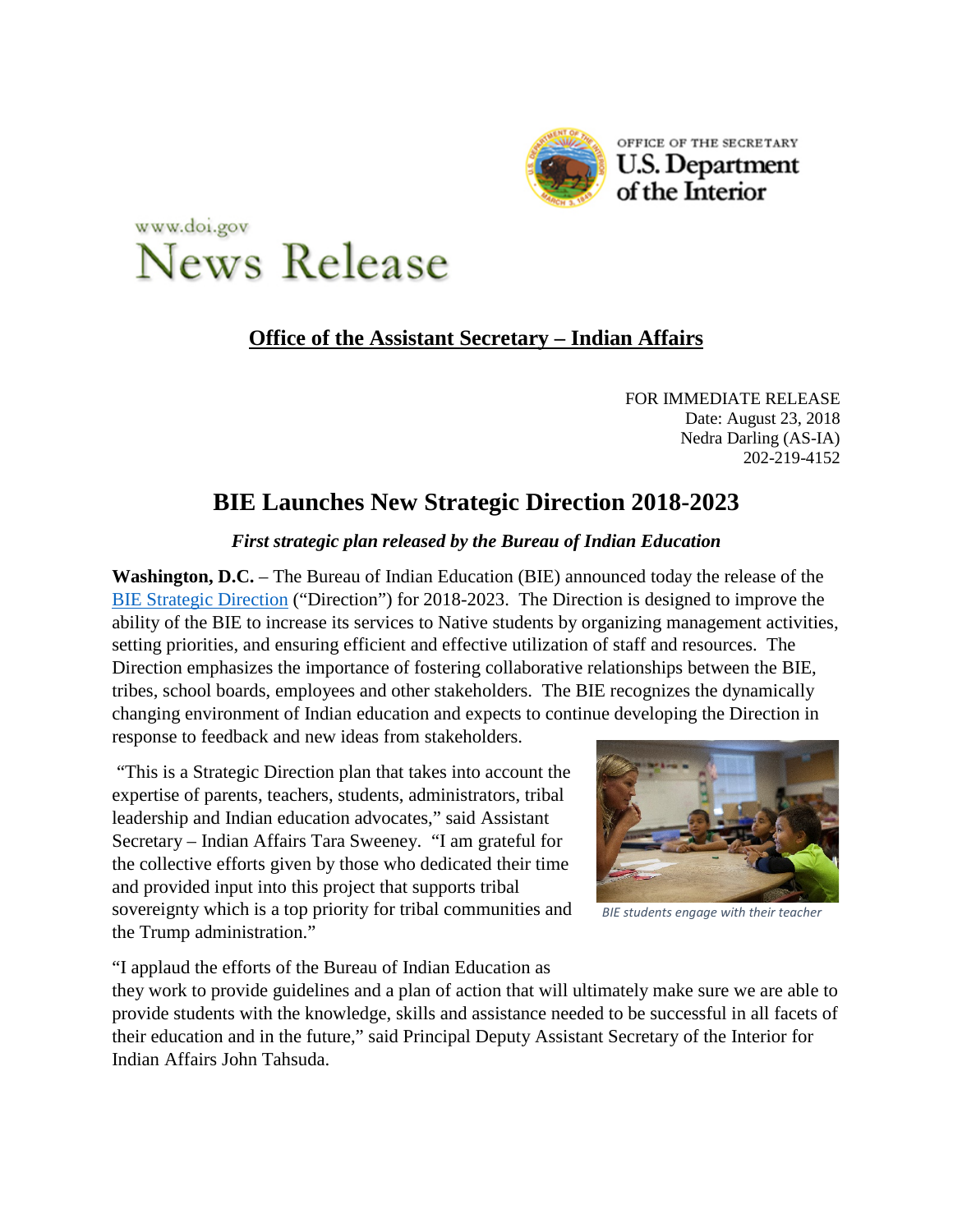The BIE Strategic Direction brings the values of Excellence, Focus, Integrity, Respect and Service throughout the bureau to ensure students are provided a culturally relevant, high-quality education that prepares them with the knowledge and skills and behaviors needed to flourish in the opportunities of tomorrow.

The Direction outlines six goals with strategies that will support and impact their successful implementation. These goals address the following:

- o All students will enter kindergarten academically, socially and emotionally prepared to succeed in school;
- o All students will develop the knowledge, skills, and behaviors necessary for physical, mental and emotional well-being in a positive, safe, and culturally relevant learning environment;
- o All students will develop the knowledge, skills and behaviors necessary to progress successfully through school and be prepared for post-secondary education and/or career opportunities;
- o All students will graduate high school ready to succeed in post-secondary study and careers, and to think globally;
- o All students will develop the knowledge, skills and behaviors needed to lead their sovereign nations to a thriving future through self-determination; and
- o All students will benefit from an education system that is effective, efficient, transparent and accountable.

"We are excited to see this collaborative work among our staff, educators, tribes and stakeholders flourish into an effective tool that will guide our future work," said BIE Director Tony L. Dearman. "It is part of our ongoing commitment to offer the best to our students, their families and communities."

"There is nothing more important to the future of tribal nations than providing our youth a quality education," said Jefferson Keel, President of the National Congress of American Indians. "Ensuring that quality starts with having a vision and a plan. We are encouraged that the Bureau of Indian Education has taken this step to improve performance at schools that serve our students."

"NIEA supports ongoing efforts to improve transparency and invest in excellent systems for data management and accountability through the new Bureau of Indian Education Strategic Direction," said National Indian Education Association Executive Director Ahniwake Rose. "As implementation begins, we look forward to working with tribes, BIE officials and school leaders to expand opportunities for tribes to exercise sovereignty in Native education through tribal choice and access to data critical for student achievement."